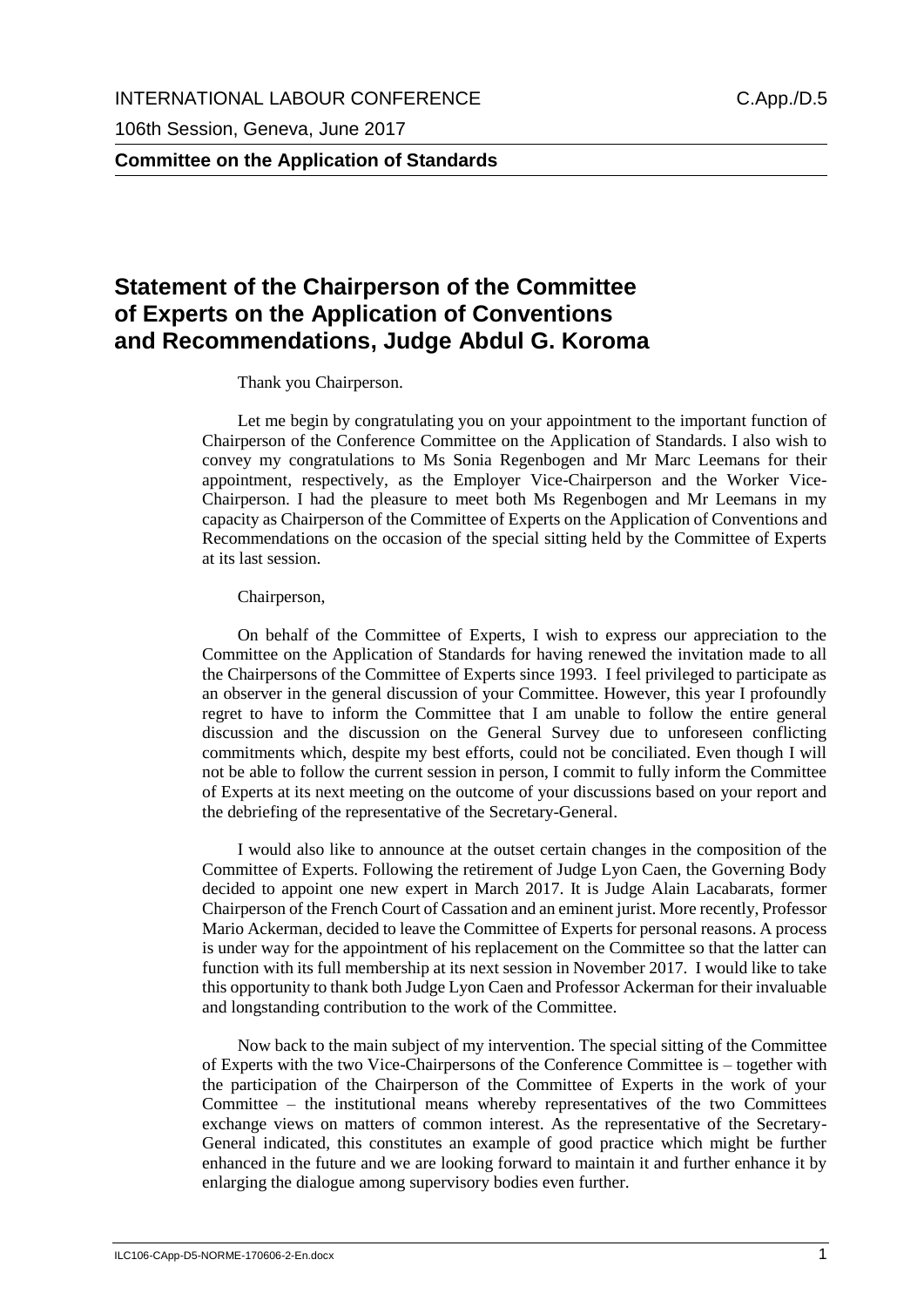I am pleased to note that at the last special sitting during which the Committee of Experts received the two Vice-Chairpersons of your Committee, a very interactive and thorough exchange of views took place on matters of common interest. A detailed account of the discussion can be found in the general part of the Committee of Experts' Report. I will confine myself to highlighting only two points.

First, the Committee of Experts drew attention to the systematic way in which it is monitoring the follow-up to the conclusions of the Conference Committee in order to illustrate the importance given to the work of your Committee and to ensuring that the two regular supervisory bodies reinforce and complement each other.

Second, the Committee noted that its workload remained a major area of concern despite the significant changes introduced in order to ensure great efficiency in the way it worked. The Committee of Experts expressed the hope that measures would be taken to remedy this situation and called for the support of the Employer and Worker Vice-Chairpersons in the framework of the Standards Initiative where this question is being discussed.

The special sitting also offered an opportunity to provide additional clarifications with regard to the working methods of both Committees in particular in so much as they have implications on their respective work. The discussion included, for example, particular reference to the distinction between observations and direct requests; the treatment of observations received from workers' and employers' organizations – the increase of which greatly assists the experts in making their assessment; and the identification by the Committee of Experts of cases of progress and those in which governments are required to provide full particulars to the Conference (so-called "double footnotes"). The Committee is planning to discuss in the future its working methods in relation to the naming of corporations and the length of comments, especially with regard to technical Conventions, as a result of the views shared on these questions by the Employer and Worker Vice-Chairpersons during the special sitting.

The active participation of employers' and workers' organizations in the work of the Committee of Experts, for example, by making observations on the application of Conventions and Recommendations, is an important attribute of the supervisory mechanism and an indicator of its vivacity. This year, the number of observations reached new heights, with **1,160** observations received compared to 1,019 last year. Of these, **314** were communicated by employers' organizations (compared to 305 last year) and **846** by workers' organizations (compared to 714 last year).

In relation to the timely submission of reports, the Committee of Experts reiterated its long-standing concern at the low proportion of reports received by 1 September each year and highlighted once again the fact that this situation disturbs the sound operation of the regular supervisory procedure. Furthermore, the Committee called on all governments to ensure that copies of reports on ratified Conventions are communicated to the representative employers' and workers' organizations in order to safeguard this important aspect of the supervisory mechanism.

As regards possible ways of giving more visibility to the Committee's findings by country, the Committee has drawn attention to the available electronic means, in particular the NORMLEX database, and the important practical guidance given to member States through technical assistance. Noting that this has always been one of the key dimensions of the ILO supervisory system, the Committee reiterated once again this year its hope that a comprehensive technical assistance programme will be developed in the near future, and that it will be adequately resourced to help all constituents improve the application of international labour standards in both law and practice.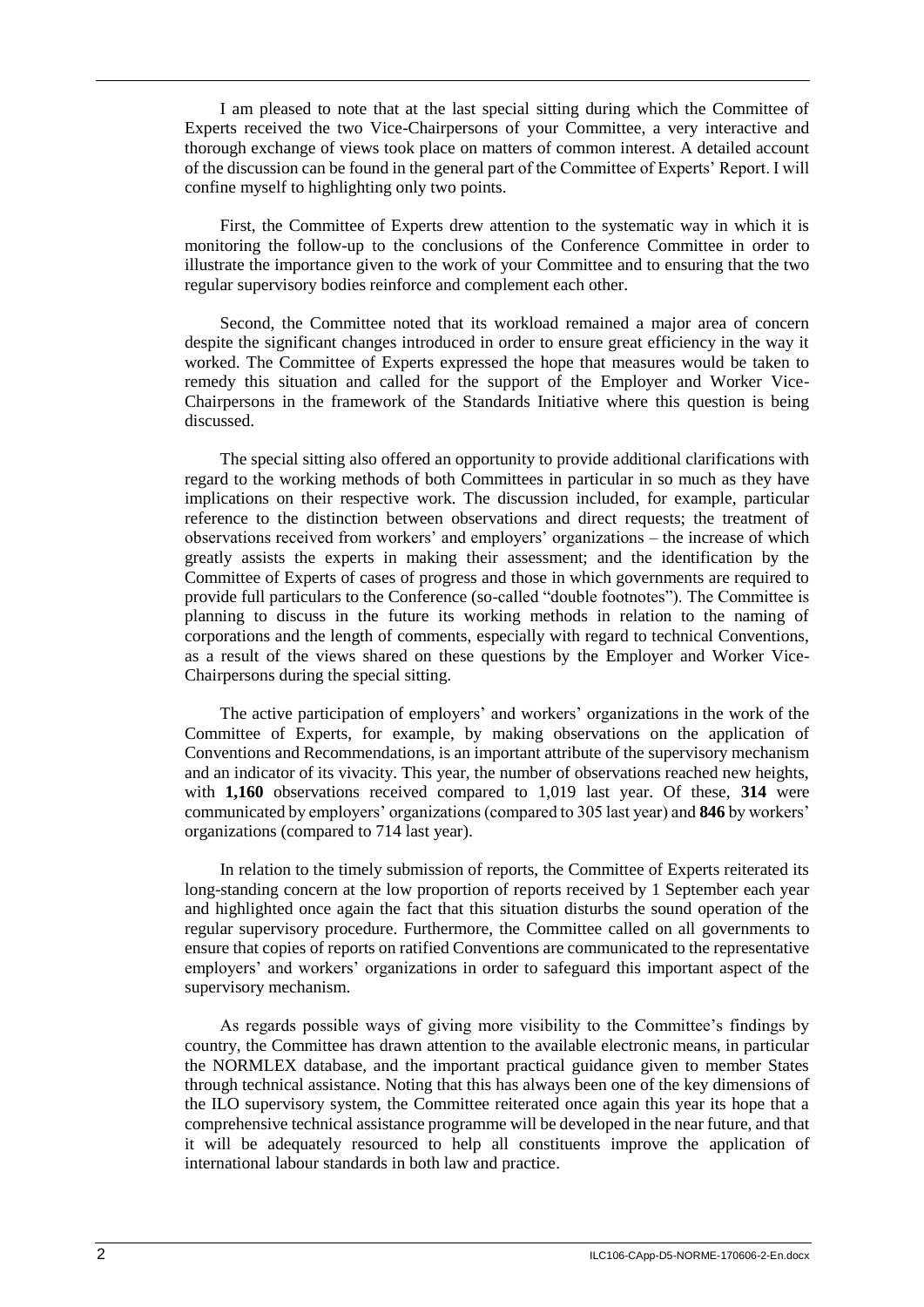I will not indulge further into a detailed presentation of the content of the Committee of Experts' report. This report provides your Committee with an analysis of the extent to which member States have fulfilled their obligations under the ILO Constitution in relation to standards and the extent to which their legislation and practice are in conformity with ratified Conventions. I would like to draw your Committee's attention in particular to the cases in which, in view of the seriousness of the issues addressed, the Committee of Experts has requested governments to provide full particulars to the Conference (known as "double– footnoted" cases). As always, serious consideration was given by the Committee as a whole in identifying these cases, which are contained in paragraph 48 of its General Report.

Let me finish this statement with the General Survey which concerns, as the representative of the Secretary-General mentioned, the important area of occupational safety and health. This year's General Survey permitted the Committee to focus on the examination of three sectoral occupational safety and health Conventions, concerning construction, mining and agriculture, and their accompanying Recommendations, in the broader context of the promotional framework Convention. This is the first time any of these instruments have been the subject of a General Survey.

As requested by the Governing Body when it selected the subject of the General Survey, the Committee built upon its conclusions from the 2009 General Survey concerning the Occupational Safety and Health Convention, 1981 (No. 155), and its accompanying Protocol and Recommendation, as well as the discussion of that Survey by your Committee. This request offered the Committee an opportunity to examine the complementarity of the Occupational Safety and Health Convention, 1981 (No. 155) and the Promotional Framework for Occupational Safety and Health Convention, 2006 (No. 187), as the key occupational safety and health Conventions.

Global recognition has continued to grow that occupational safety and health is an important component of sustainable development. The Committee of Experts aimed to situate its examination within the broader framework of the 2030 Development Agenda, which turns a spotlight on occupational safety and health. The Sustainable Development Goal 8 calls for inclusive and sustainable growth and decent work for all and its Target 8.8 directs universal efforts towards the protection of labour rights and the promotion of safe and secure working environments for all workers. In this respect, the Committee of Experts emphasized that ILO instruments will be a key tool for countries wishing to make progress over the next 15 years towards the achievement of this SDG target.

One of the indicators for monitoring progress towards achieving this Goal considers the frequency rates of occupational injuries, which provides a measure of the extent to which workers are protected from work-related hazards and risks. The Committee highlighted that collection, evaluation and dissemination of statistical data will be indispensable for both measuring and achieving progress, and encouraged all governments, in cooperation with workers' and employers' organizations, to pursue their efforts to strengthen the production and dissemination of statistics on occupational safety and health.

In considering possibilities for building on common commitments and involving all stakeholders in dialogue to achieve the full potential of the instruments, the Committee noted an almost universal recognition of the importance of "Working together to promote a safe and healthy working environment".

Nonetheless, much more needs to be done and major challenges remain. The last 15 years, little measurable progress has been made to address the fact that an estimated 2.3 million workers die every year from occupational accidents and work-related diseases, in addition to the many millions of workers who suffer non-fatal injuries and illnesses. Moreover, a number of reports highlighted the huge economic costs of inadequate